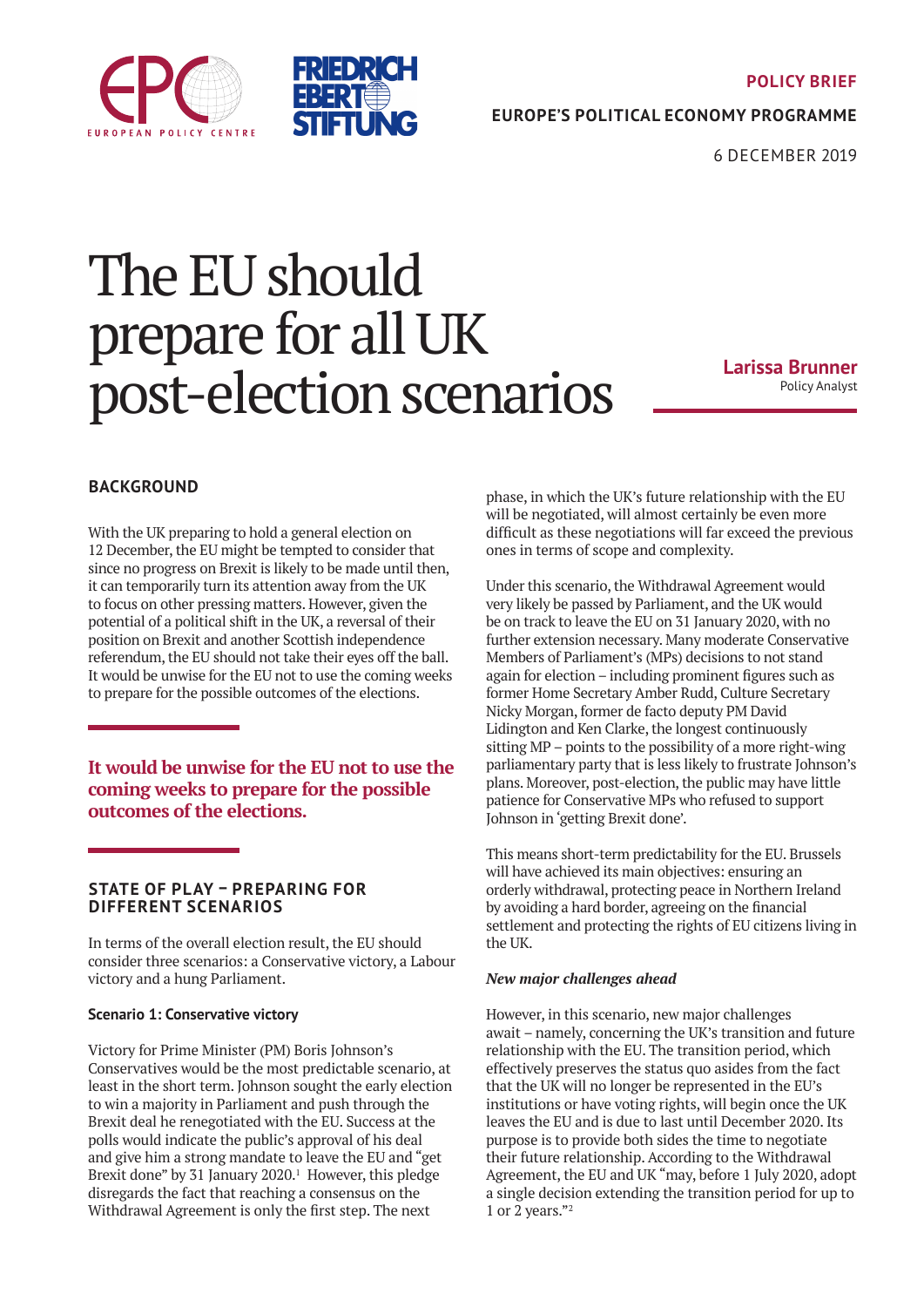There is little hope that a trade agreement between the EU and UK can be reached and ratified between February and December 2020, so an extension will probably be necessary if the UK is not to fall off the cliff edge and end the transition period with no agreement about the future relationship in place. The timing of a request could be tricky. While the EU will need the UK to decide on an extension quickly, Johnson might prefer to delay it, to avoid having to admit shortly after winning the premiership on a promise to 'get Brexit done' that the UK would actually need to continue to abide by EU rules for longer and pay more into the Union's budget than planned.

## **Victory for Boris Johnson's Conservatives would be the most predictable scenario, at least in the short term.**

For the EU, a major concern will be budgetary issues.<sup>3</sup> The planned end of transition coincides with the end of the Union's current budgetary period (2014-20). If the transition period is extended, the UK will continue to contribute to and participate in EU programmes. This would need to be taken into account in the planning of the upcoming 2021-27 Multiannual Financial Framework (MFF), which the EU hopes to finalise in the first half of 2020. An extension request at the end of June could therefore leave the EU scrambling to adjust its plans, so it is in Brussels' interest to prepare for this scenario.

The EU should also prepare for the trade negotiations and their possible outcomes. The UK is likely to be a difficult negotiating partner: it clearly has less leverage than the EU but may still struggle to recognise and accept this. Its negotiating position will be further weakened by three factors. First, the UK lacks experienced trade negotiators, as the EU is responsible for reaching trade agreements with third countries on behalf of its member states. Second, recognising the complexities of the negotiations and the trade-offs required, including on the level playing field, would mean admitting that Brexiteers' bold statements – such as former International Trade Secretary Liam Fox's claim that a trade deal with the EU should be "one of the easiest in human history"4 – were misleading. Moreover, accepting the EU's demands on level playing field issues would restrict London's ability to ease regulations after Brexit.<sup>5</sup> However, not preparing the citizens of the UK for the need to make hard choices means that it might be difficult to garner enough support for any eventual deal – as is the case with the Withdrawal Agreement. Third, the UK will be under intense time pressure to agree on a trade deal as quickly as possible.

The negotiations will be further complicated by the fact that regardless of how well the deal is negotiated, the resulting situation will be worse than the status quo. Unlike most trade deals, there will be no gains from improved market access or the removal of trade barriers; instead, negotiators will have to decide how to

allocate the costs caused by disintegration.<sup>6</sup> Moreover, the member states will be defending their individual interests, which will complicate even further the prospects of striking a deal.

The EU should also prepare for the possible outcomes of the trade negotiations, which are outlined in an EPC infographic.7 Under a Conservative government led by Johnson, the most likely scenario would be a 'Canada plus'-style free trade agreement that covers goods but only has limited provisions on services. This would be consistent with the UK's stated redlines but also come at a high cost for the largely service-based economy. For example, it is unlikely that the EU would grant the UK's financial sector passporting rights, and thus hinder its ability to provide its services across the Union, which would affect London in particular. A 'Canada plus'-style arrangement would also raise other issues (e.g. Gibraltar would need streamlined border arrangements).

Throughout the process, the EU will have to decide how to communicate to its various audiences in Brussels, the member states and the UK. If Johnson's government struggles to recognise and outline the trade-offs, should the EU correct it publicly? And if yes, then how – by, communicating to disappointed Remainers, who may have hoped for greater EU intervention throughout the Brexit process? How should Brussels address the situations in Northern Ireland and Scotland? These decision cannot go unanswered.

#### **Scenario 2: Labour victory**

A victory by Jeremy Corbyn's Labour Party, although unlikely, would lead to a very different scenario. Labour's current position is that it would attempt to renegotiate the Brexit deal within three months of being elected and allow the public to vote on it in another referendum within six.

The renegotiated withdrawal agreement would probably end up being fairly close to former PM Theresa May's deal, as there was little in the previous Agreement that Labour disagreed with in substance. The most significant changes would be in the legally non-binding political declaration. Labour seeks a closer trading relationship with the Union than what is currently envisaged, which could translate into a commitment to stay inside the EU's customs union. Beyond this, Labour has provided few details of its plans.

It is not clear whether Labour would remain neutral in a second referendum or openly advocate for Remain. Corbyn has said that this decision would be taken after the general election. In any case, the EU would need to grant another extension of the Article 50 period.

#### *A difficult Remain vote?*

In the event of another referendum, the EU would need to prepare for both outcomes. Even though most opinion polls indicate a small majority for Remain, the public is still deeply split and a second Leave vote is feasible if turnout among Remain supporters is low (e.g. if many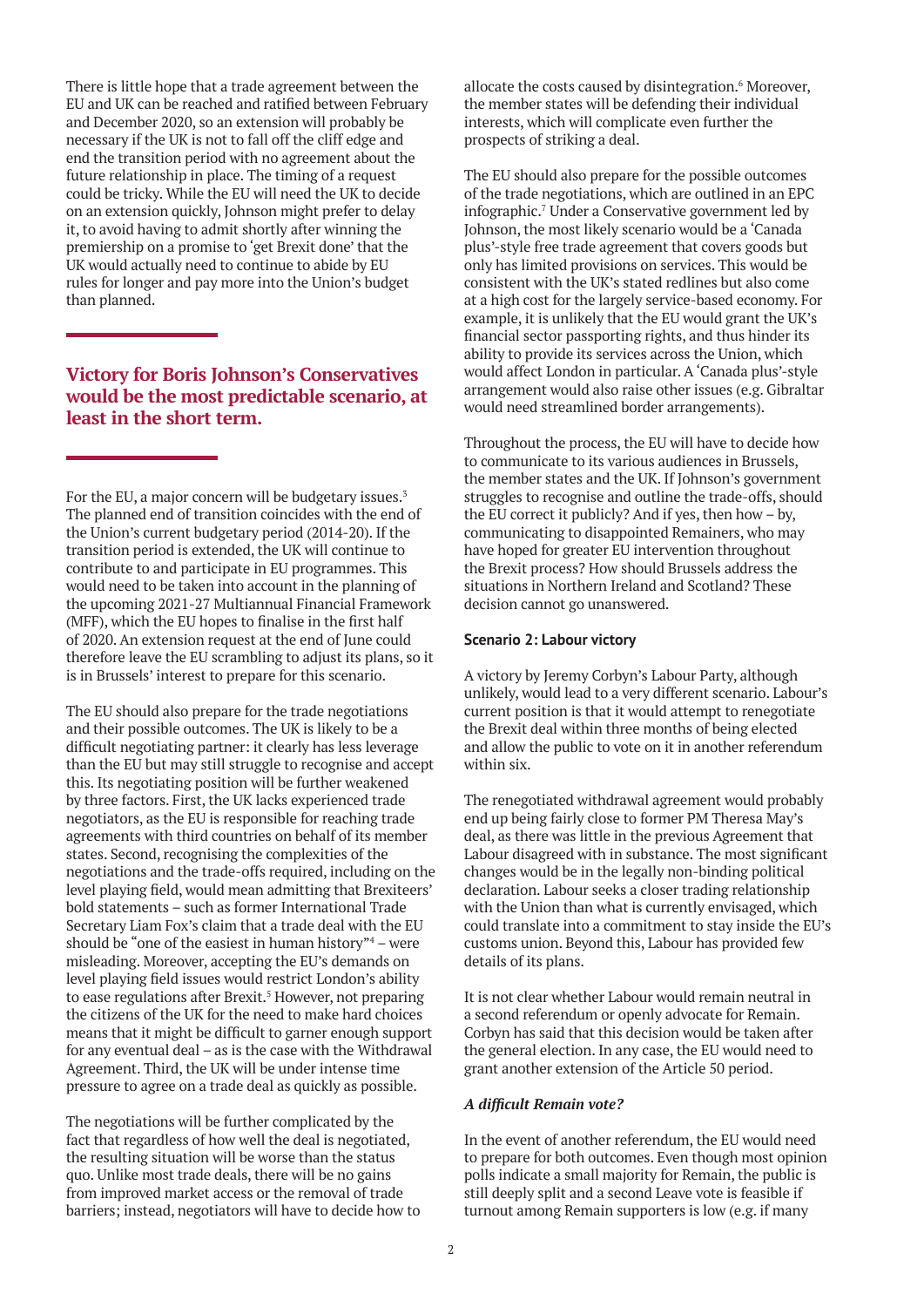decide to abstain because they believe that the 2016 referendum result should be respected).

In any case, a Remain vote would certainly have several benefits for the EU. The disruptive Brexit process would be stopped, the UK would continue to contribute to the EU's capabilities in security and defence policy, the EU's geopolitical weight would not be diminished and London would remain one of the EU's global financial centres.

However, with the exception of a convincing victory with a large margin, the impact of a Remain vote would arguably not be universally positive.<sup>8</sup> Indeed, the UK would probably become a rather difficult and unconstructive member state. Given the salience and divisiveness of the EU-UK relationship, the UK government would struggle to agree to any EU reforms that might deepen integration (e.g. the Conference on the Future of Europe) or find a way to frame financial commitments (e.g. in the context of the MFF). Even technical decisions at the EU level could be politicised in the UK. The result would be obstruction. This problem would be exacerbated by Corbyn's Eurosceptic leanings, assuming he takes the premiership. Moreover, such an outcome would not result in a stable equilibrium. Next general election, the Conservatives and the Brexit Party will likely campaign on the premise of taking the UK out of the EU come what may. The EU would have to respond to this instability, which would further divert scarce time and resources from other pressing matters.

The UK remaining in the EU would also have implications for the overall future of European integration. Reaching an agreement on any substantial treaty amendments would be unimaginable in the foreseeable future. To prevent stagnation, integration could be increasingly driven by variable coalitions of the willing, as is the case with the EU's Permanent Structured Cooperation (PESCO) whereby 25 member states agreed to pursue higher levels of defence cooperation. The centre of power would probably still shift to Germany and France as well as the euro area, as it is hard to imagine a UK willing to reassume its leadership role in the EU and become a constructive and strong advocate for the interests of noneuro countries.

A major question, which tends to be neglected by Remainers, is whether the UK would be content with remaining in the EU under the current terms, which involve accepting the freedom of movement and contributing to the MFF. If the UK votes to remain, Brussels should prepare to reject attempts to negotiate further opt-outs and concessions to avoid setting a precedent for other member states that may follow.

#### **Scenario 3: Hung Parliament**

Finally, the election could deliver yet another hung Parliament, with no majority for any party or stable coalition. Such an outcome would prolong the current chaos. Whether the Withdrawal Agreement could be passed or not would be uncertain. If not, the EU would have to grant further extensions of the Article 50 period – and increasingly strain the patience of the

member states – to prevent a no-deal outcome on 31 January. Moreover, the absence of many moderate Conservative and Labour figures is likely to lead to a more polarised Parliament, which would complicate policymaking and the search for common ground further. Such a situation would probably be unsustainable in the medium term, and another snap election would become likely.

#### *A lose-lose situation*

None of the three scenarios offers any reason for optimism. A Conservative victory would mean short-term predictability and an orderly exit but looser EU-UK ties in the long term, which would come at a political and economic cost for both sides. A Labour victory would prolong the current state of uncertainty but offer the prospect of a closer relationship in the long term. A hung Parliament could mean the worst of both worlds.

# **None of the three scenarios offers any reason for optimism.**

#### **The Scottish dimension**

The election outcome could also affect the prospects of the Scottish independence movement. If the Scottish National Party (SNP) offers any parliamentary support to a Labour government, it will most likely demand the endorsement of a second Scottish independence referendum in return through a Section 30 order from Downing Street. In fact, regardless of whether the new government needs SNP support or not, the political pressure on London to endorse a second independence vote is likely to grow rapidly.

Though many claimed that the independence question would be settled for a generation after 55% of voters rejected the prospect in 2014, it remerged when Scotland strongly opposed Brexit two years later, with 62% of Scots voting to remain in the EU. The outcome of a second independence vote would be uncertain. In a recent Panelbase survey for *The Sunday Times*, 50% of respondents supported Scottish independence, which is the highest value measured in more than seven years.<sup>9</sup> It is conceivable that support will continue to grow, depending on how the Brexit process unfolds.

The EU should prepare for the possibility of Scottish independence and a membership bid.10 Assuming that Scotland holds a second referendum and obtains independence in a legally recognised way, this would be a positive scenario for the EU. From a symbolic perspective, it would reinforce the idea that despite Brexit and the success of Eurosceptic parties across the continent, EU membership is still valued and aspired by many people. While this is also the case in the Western Balkans, the Scottish case is unique as the latter already knows what membership actually entails and would